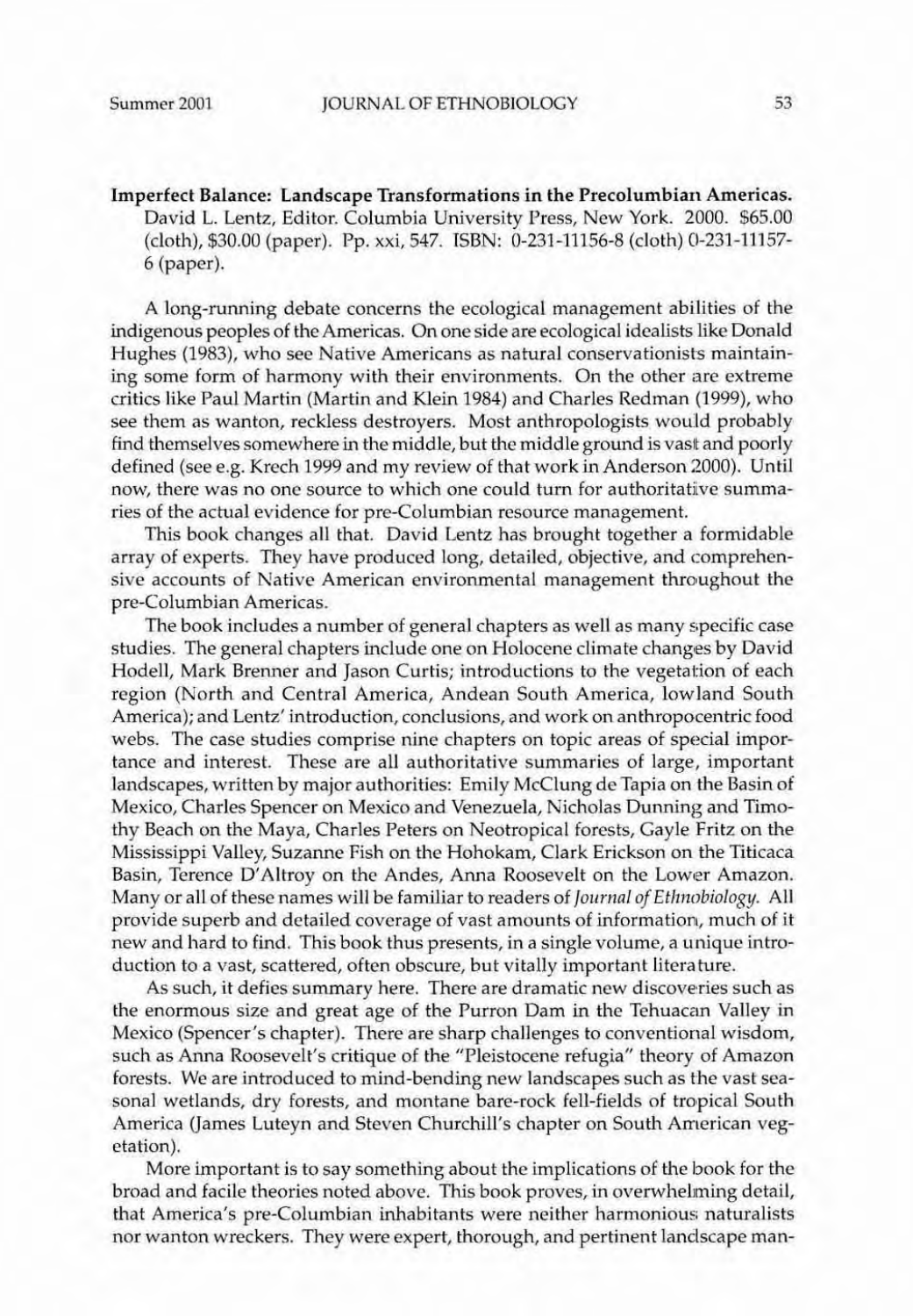## 54 BOOK REVIEWS Vol. 21, No. I

agers. They changed whole ecosystems. They carried out major engineering works including canals, dams, ridged field systems, and terracing of mountain ranges. They deliberately and profoundly affected the distribution and abundance of hundreds (if not thousands) of plant and animal species. They domesticated many of these, developing an incredible wealth of crop varieties.

Unsurprisingly. it was the high civilizations that did the most extensive landscape manipulation. They were perhaps especially industrious in drier habitats, where building irrigation works was vital. Yet, many simpler societies, and many groups in wet and favorable climates, also created major works. In some cases, notably in and near the Eastern Andes, we remain in profound ignorance of these creators - we do not even know whether they had a "civilization" or not.

It seems clear that the Native peoples were, in the main, good managers. They got what they wanted: food, fiber, shelter, and security. They did this through careful, fine-tuned control of a large array of resources. They conserved; whatever their ancestors may have done to the Pleistocene megafauna, the peoples described in this book exterminated few if any species. They did not ruin their environments. The highly colored scenarios of writers such as Redman (2000) do not hold up. Redman argued that the Hohokam fell because they allowed their irrigation systems to salt up and silt up, but Fish presents a more complex picture, allowing for long-term Hohokam survival and the possibility that the "fall" was late and somewhat mysterious. Redman also alleged that the Classic Maya civilization declined through overuse of land, but evidence presented in the present book implicates drought at least as strongly. Very possibly, drought was particularly devastating to a system already thinly stretched.

These scholarly consequences have real-world consequences. A debate in *Conservation Biology* (Schwartzman et al. 2000, Terborgh 2000, and following comments) shows what the stakes are. Schwartzman and his coworkerssee indigenous Native Americans as good managers, and thus wish to leave them in charge of their traditional lands. Terborgh sees much worse management, and, though he sees indigenous land tenure as a moral imperative, he also feels that large and inviolate sanctuaries must be created if biocomplexity is to be conserved. Both sides can adduce considerable evidence for their positions, but neither can make a really convincing case. Lentz' collection provides the necessary base on which to build, if we are to seek evidence adequate to permit informed planning.

The saddest lack in this book is the voice of the long-dead managers. Current evidence suggests that these farmers, engineers, and rulers needed, and had, a moral and religious shell around their ecological and technical applications. Otherwise, they would have succumbed to the perennial problem of collective action: they could not have motivated their people to work together for the common good. We have historic and ethnographic evidence bearing on the point in a few cases  $$ notably the Andes, as reviewed by Erickson and 0'Altroy. But how can we look into the minds of the Hohokam or Cahokians, let alone those of the nameless and mysterious managers of the sabanas of Bolivia? Left with their anonymous works, we can only reflect on the words of Ecclesiasticus:

"Let us now praise famous men....